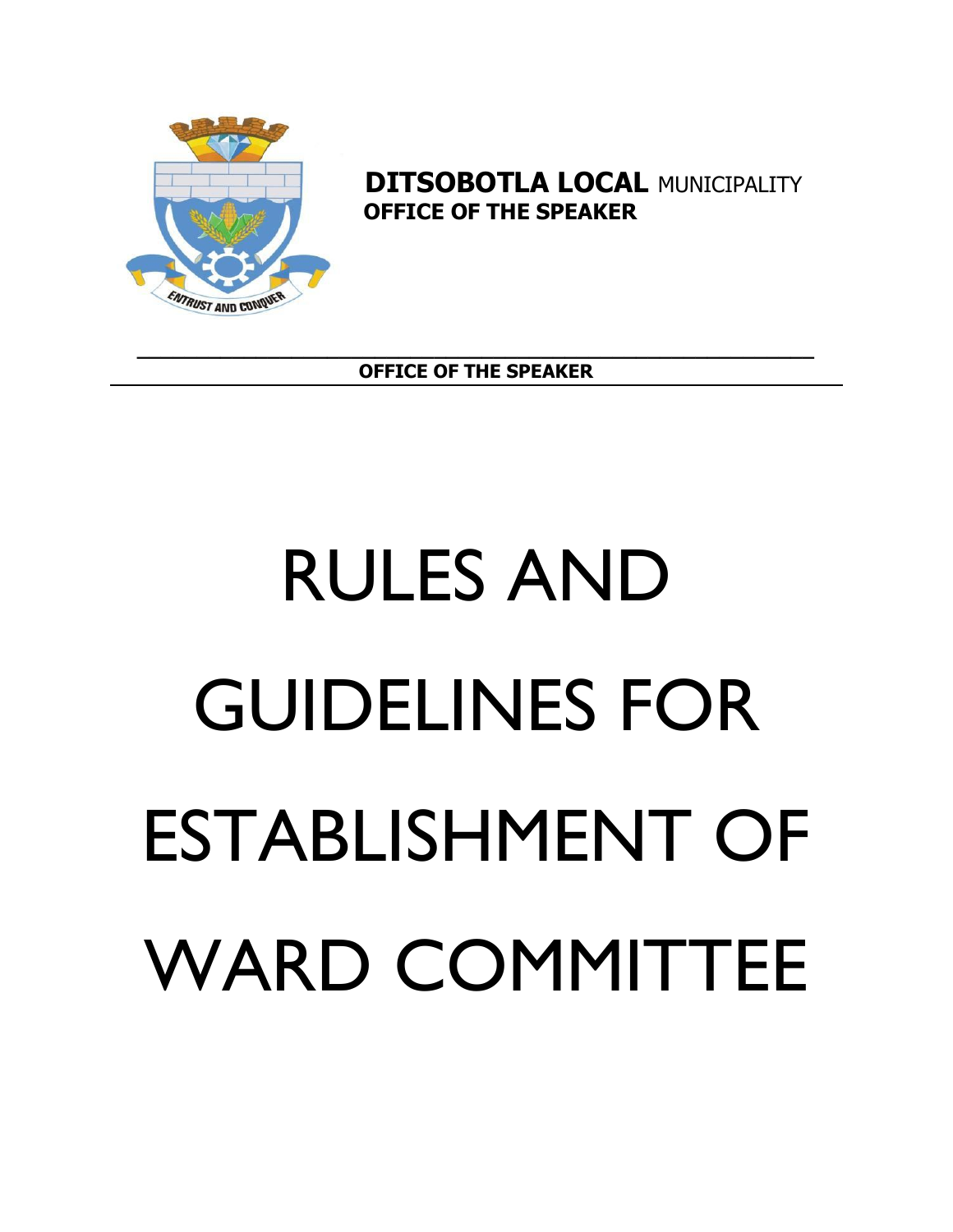# **INDEX**

- **1. DEFINITION**
- **2. PURPOSE OF THE GUIDELINES**
- **3. ESTABLISHMENT PROCESS**
- **4. STATUS OF WARD COMMITEES**
- **5. FUNCTIONS, DUTIES AND RESPONSIBILIES OF WARD COMMITTEES**
- **6. ELECTIONS CRITERIA**
- **7. ELECTION PROCEDURE**
- **8. TERM OF OFFICE**
- **9. VACANCIES**
- **10. TERMINATION OF MEMBERSHIP**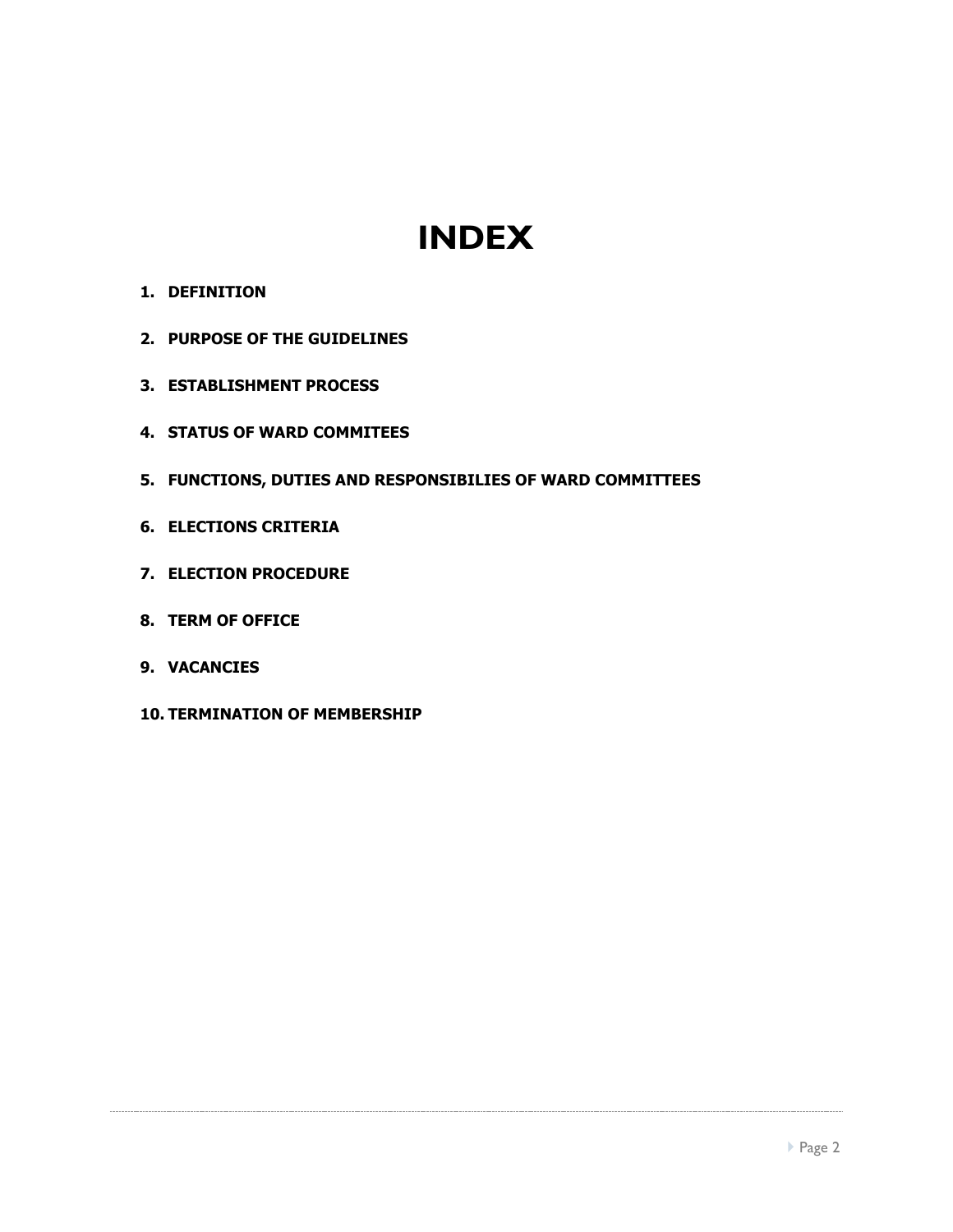## **Preamble**

Mindful of the legislative responsibility of ward committee in enhancing public participation local government decision making,

Recognizing the need for ward committees to have guidelines on how to enhance public participation,

Guidelines to support ward committees in their all important tasks, hereby published /issued.

## **1. DEFINITIONS**.

1.1 In these guidelines a word or phrase to which a meaning has been assigned in the Local Government: Municipal Structures Act1998 ( Act 117 of 1998) and the Local Government Government: Municipal System Act 2000,(Act 32 of 2000),Provincial Framework on the criteria for determining out of pocket expenses for ward committees ,has that meaning unless the context otherwise indicates.

# **2. PURPOSE OF THE GUIDELINES**

2.1 To provide inform and simplified guidelines to ward committee members, ward councilors, local municipalities and the district municipalities on the establishment and operation of ward committees.

## **3. ESTABLISHMENT PROCESS**

3.1 When local council establishes ward committees in terms of section 73 of the Municipal Structures Act,1998 (Act 117 of 1998 ) as amended, it must establish a ward committee for each ward in the municipality, as determined by the MEC through section 12 notices of the Structures Act,1998, published in the provincial gazette.

# **4. STATUS OF WARD COMMITEES**

- 4.1 The object of ward committees is to enhance participatory democracy in local government.
- 4.2 A ward committee.
	- 4.2.1 Is advisory body to ward councilor and municipal council as provided for in terms of section 74 of the Structures Act ,1998
	- 4.2.2 Is a political
	- 4.2.3 Must be impartial and perform it's functions without fear, favor or prejudice; and
	- 4.2.4 Is an official municipal participatory structure
	- 4.2.5

# **5. FUNCTIONS, DUTIES AND RESPONSIBILIES OF WARD COMMITTEES**

- 5.1 A ward committee may make recommendations on any matter affecting its ward to ward councilor, or through the ward councilor to the Speaker, the executive committee, the mayoral committee, the mayor / executive mayor and local council.
- 5.2 A ward committee must have such duties and responsibilities as may be delegated to it by the local council in terms of section 59 of the municipal systems Act, 2000.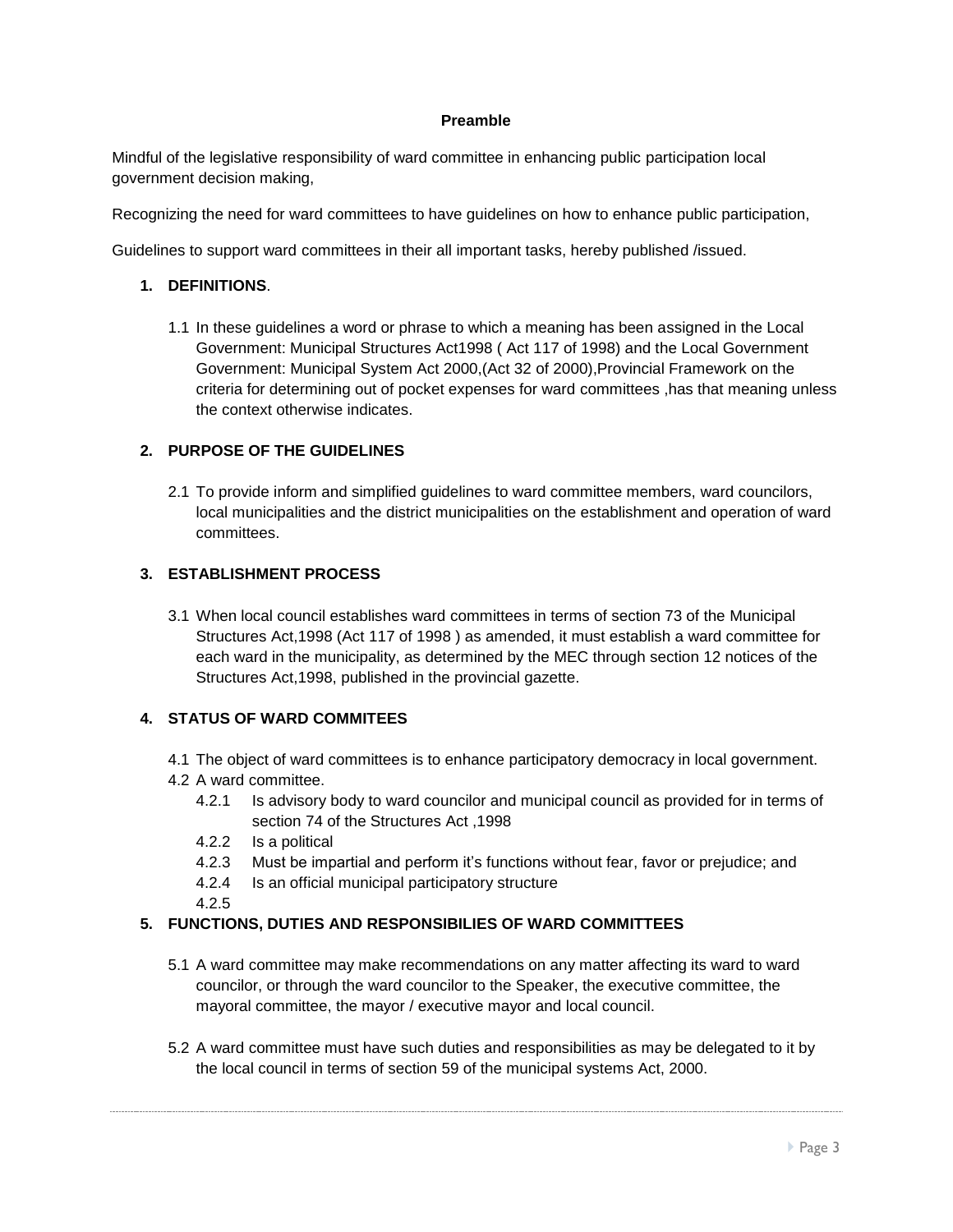- 5.3 The following represents duties and responsibilities that may be delegated to ward committees by municipalities:
	- 5.3.1 To serve as an official specialized participatory structure in the municipality
	- 5.3.2 To create formal unbiased communication channels as well as co-operative partnerships between the community and the council. This may be achieved as follows:
		- 5.3.2.1 Advise and make recommendations to the ward councilor on matters and policy affecting the ward;
		- 5.3.2.2 Assist the ward councilor in identifying conditions, challenges and the needs of the residents;
		- 5.3.2.3 Spread information in the ward concerning municipal affairs such as the budget, community based planning, integrated development planning, service delivery improvement plan options and municipal properties;
		- 5.3.2.4 Receive queries and complaints from ward residents concerning municipal service delivery, communicate it to municipal council and provide feedback to the community on council's response;
		- 5.3.2.5 Ensure constructive and harmonious interaction between the municipality and community through the use coordination of ward residents meetings and other community development forums; and
		- 5.3.2.6 Interact with other forums and organizations such as police forums and street committees on matters on affecting the ward.
- 5.4 To serve as a facilitating agent for community activities. This may be achieved as follows:
	- 5.4.1 Attending to all matters that affect and benefit the ward community;
	- 5.4.2 Acting in the best interest of the ward community;
	- 5.4.3 Ensure the active participation of the ward community in;
		- 5.4.3.1 Service payments;
		- 5.4.3.2 The integrated development planning, performance management system and community based planning processes;
		- 5.4.3.3 The municipality budgetary process;
		- 5.4.3.4 Decisions about the provision of municipal services;
		- 5.4.3.5 Decisions about the by-laws;
		- 5.4.3.6 Community based planning process; and
	- 5.4.4 Delimitate and chair zonal meetings
- **5.5 No executive powers must be delegated to committee members;**
- 5.6 A ward committee may express dissatisfaction to the speaker, the Mayor or municipal council on the non-performance of a ward councilor.
- 5.7 A ward committee must subject to availability of capacity and resources, conduct an annual satisfaction survey in order to assist the committee in the executions of its duties and responsibilities. The satisfaction survey should be administered in the ward by ward committee members and community development workers under the supervision of the ward councilor and with the administrative support of the municipality. **Annexure A** represents an example of such survey.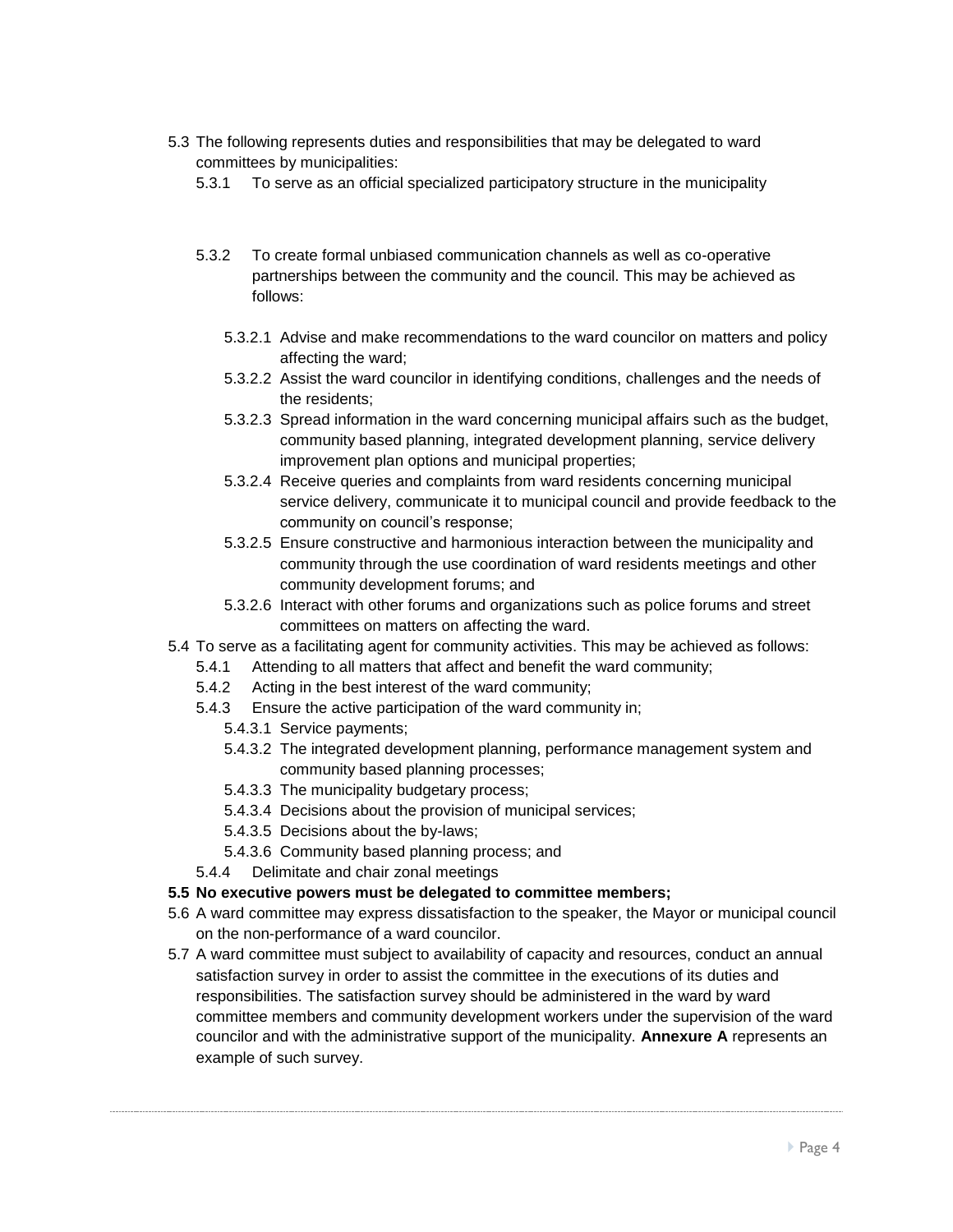# **6. ELECTIONS CRITERIA**

- 6.1 A council is required to make rules regulating the procedures and criteria to elect members of the ward committees.
- 6.2 The following election criteria may be applied for electing ward committee members:
	- 6.2.1 To be elected as a member of a ward committee, a person must be a registered voter in the ward;
	- 6.2.2 A person is not eligible for election if he or she is employed by the local municipality or the district municipality within which the local municipality is demarcated, but such a person may be co-opted
	- 6.2.3 A person should not be in arrears to the municipality for rates and service charges for a period longer than three months;
	- 6.2.4 A person should not be an rehabilitated insolvent;
	- 6.2.5 A person should not be elected who after **February 2007** has been convicted of an offence and sentenced to imprisonment without the option of a fine for period of not less than twelve (12) months;
	- 6.2.6 Persons of unsound mind who have been declared so by a competent court cannot be elected
	- 6.2.7 Members should be active in the sector or geographic area they represent and should be motivated to work on the ward committee by their commitment to working for a better life for their constituency.

# **7. ELECTION PROCEDURE**

- 7.1 A local municipality must make rules regulating the procedure to Election members to the ward committees taking into account the need for women to be equally represented and for a diversity of interests to be represented.
- 7.2 Two different election models may be applied by municipalities. These models are respectively based on sectoral and geographic representation. It is the responsibility of municipalities to decide on the applicability of each model. Since these models only represent frameworks, municipalities may decide to combine or adapt it according to specific circumstances.
- 7.3 Sectoral election model

7.3.1 Identification of interests groups.

7.3.1.1 The council identifies the key performance areas of each ward, for example, local economic development, job creation and basic services. The list of key areas of interest provided for under "Composition of ward committees" may be used for this purpose. 7.3.1.2 The council invites interests groups to state their interests in and concern with any of the key performances areas;

7.3.1.3 The council identifies the groups that have a demonstrable interest in any of the key performance areas and represent residents of the area; and

7.3.1.4 The council identifies the cluster of interest groups (no more than ten) that qualify for election.

7.3.2 Election should take place as follows (option 1 – within the ward)

7.3.2.1 The ward councillor calls a meeting in the ward for the election of a ward committee;

7.3.2.2 Only residents who are registered voters may vote at the meeting;

7.3.2.3 In each cluster, identified groups nominate a representative;

7.3.2.4 The meeting votes by majority the three candidates who received the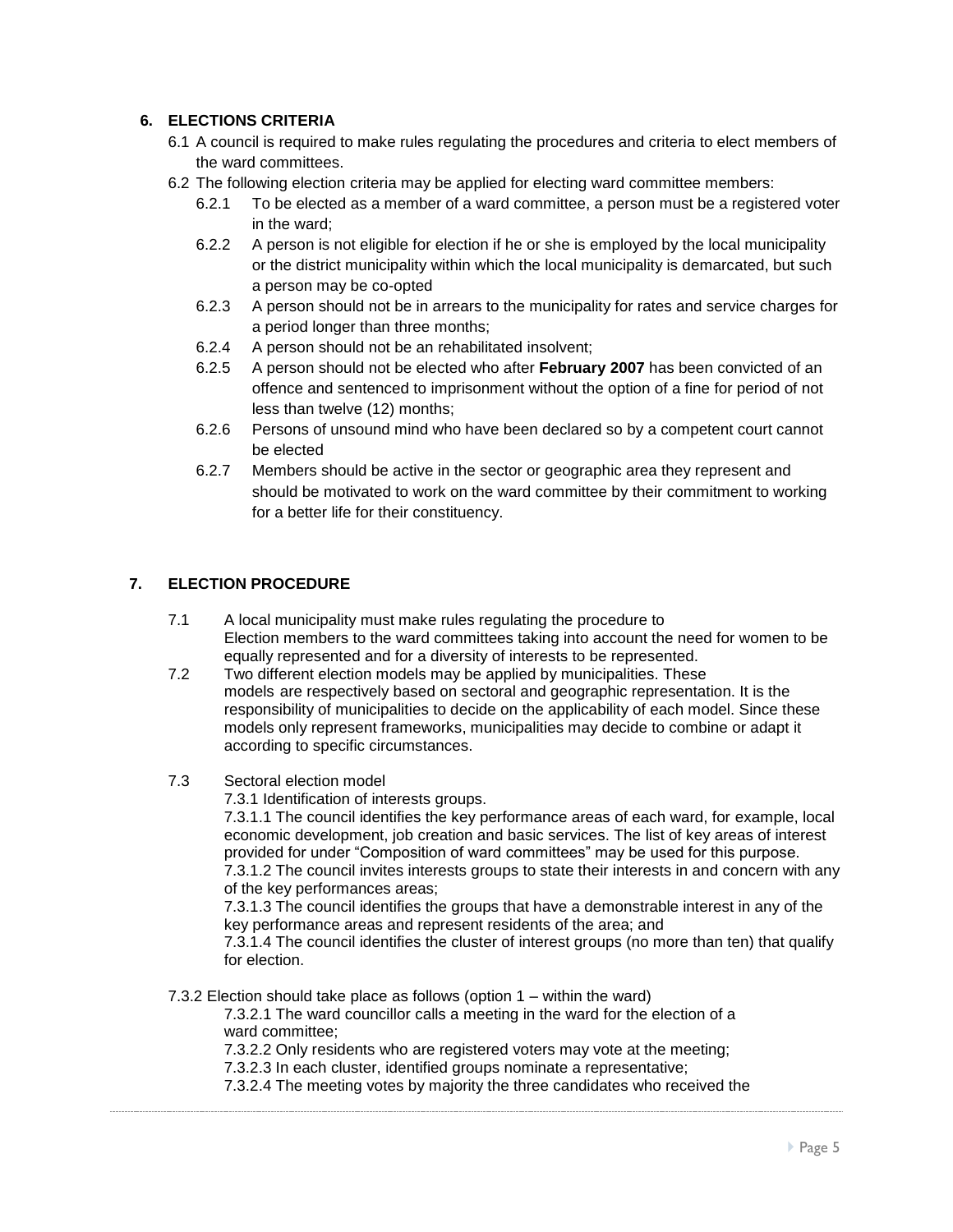Most votes proceed to the next round.

7.3.3 Election should take place as follows (option 2 – within the council)

7.3.3.1 The municipal council calls a meeting of all councillors for the election

Of ward committees to which all residents have been invited to attend;

7.3.3.2 All councillors are entitled to vote at the meeting.

7.3.3.3 In each cluster, an identified group will have nominated a representative;

7.3.3.4 The meeting votes by majority (50 % plus one) for a representative of that cluster. If no one obtains the majority, the three candidates who received the most votes proceed to the next round.

7.4 Geographic election model

7.4.1 Identification of interests groups should take place as follows:

7.4.1.1 The council identifies the villages and farms that will represent an equitable spread of the residents in the ward;

7.4.1.2 Each village or cluster of farms is requested to nominate a representative; and

7.4.1.3 If five or less villages are identified, a male and female representative should be nominated by each village.

7.4.2 Election should take place as follows (option 1 – within the ward). 7.4.2.1 The ward councillor calls a meeting in the ward for the election of ward committee;

7.4.2.2 Only residents who are registered voters may vote at the meeting;

7.4.2.3 Each village nominate a representative; and

7.4.2.4 The meeting votes by majority (50 % plus one) for representative of a Village.

7.4.3 Election should take place as follows (option 2 – within the council); 7.4.3.1 The municipal council calls a meeting of all councillors for the election ward committees to which all ward residents have been invited to attend;

7.4.3.2 All councillors are entitled to vote at the meeting;

7.4.3.3 Each village would have nominated a representative; and 7.4.3.4 The meeting votes by majority (50% plus one) for a representative of

- A village.
- 7.5 The type of election process conducted is left to the discretion of the municipality and subject to respective levels of capacity.However,it is encouraged that in those wards where communities/ structures are known to be highly politicized, a formal ballot process is to be followed. In the medium to long term, all municipalities should aim to follow formal ballot processes for ward committees' election. Where necessary, IEC should be involved.
- 7.6 The election process is to be coordinated by administrative division of the municipality with the consent of the municipal council.
- 7.7 The following election procedures are proposed;

7.7.1 The ward councillor and office of the speaker must coordinate a Schedule of a meetings for election purpose;

7.7.2 The ward councillor and administrative assistant must ensure that:

7.7.2.1 Meetings are fully representative of almost all villages/stakeholders

within the ward, although no quorum for the elections is required;

7.7.2.2 An attendance register is completed.

7.7.2.3 All people taking part should be registered voters of that ward; and

7.7.2.4 Women are equitably represented.